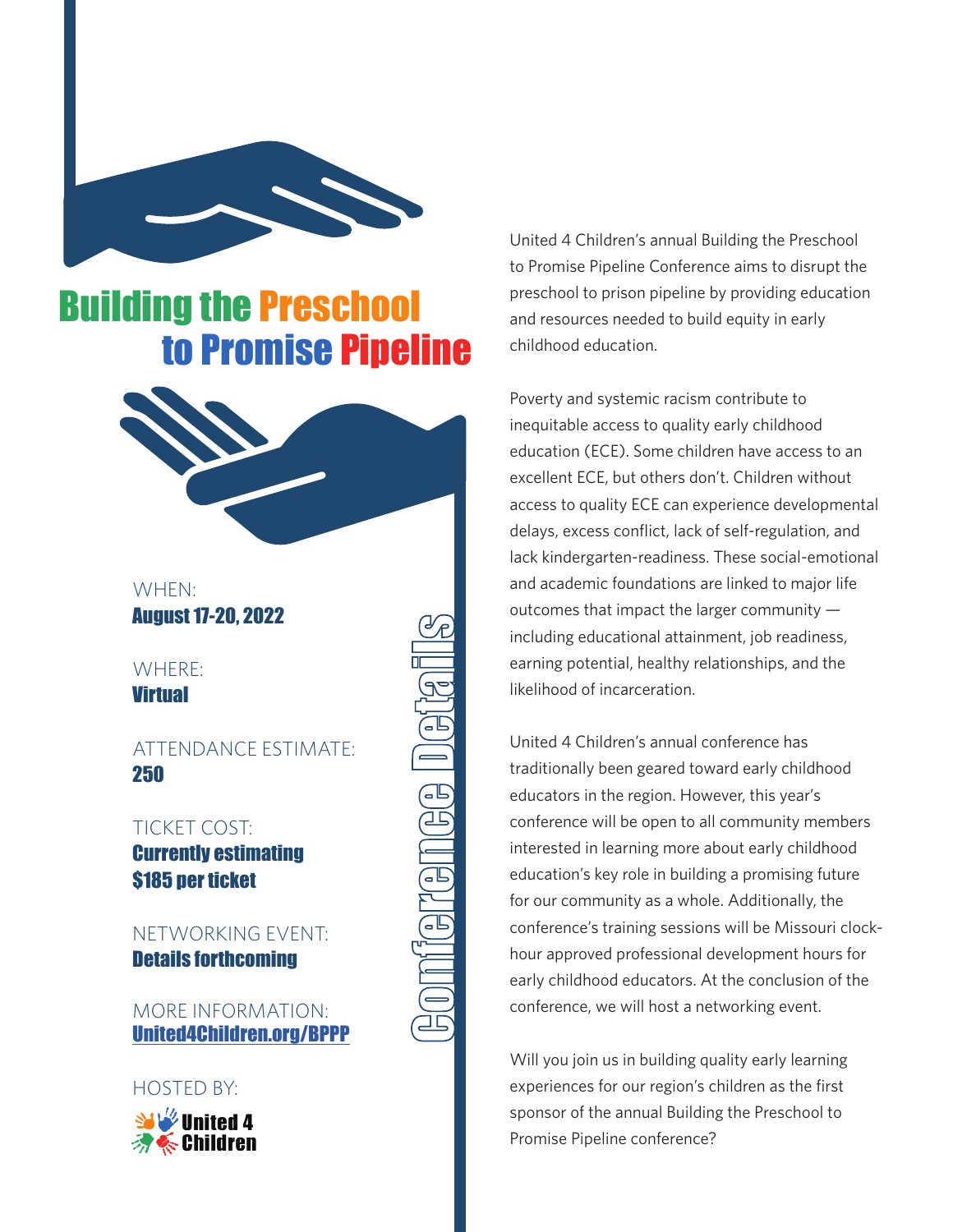

Building the Preschool



#### Promise Builder Sponsor | \$50,000

- 15 tickets for you and your team to attend the networking event at the conclusion of the conference.
- 25 tickets gifted to early childhood educators to attend conference training sessions.
- Naming rights to virtual room names for conference presentations.
- Sponsor-provided branded items and recognition in attendee gift bags (provided to first 50 attendees to register).
- Official keynote address sponsor to be mentioned during introduction to keynote.
- Two-minute pre-recorded presentation to be shared during the event.
- Logo represented in each presentation and all print and digital collateral, including the digital program.
- Prominent recognition in all of United 4 Children's media outreach about the event.
- Prominent recognition in all of United 4 Children's social media about the event.
- Prominent recognition on United 4 Children's website.
- CEO Named Honorary Chair of event.

#### Empowerment Partner Sponsor | \$25,000

- 12 tickets for you and your team to attend the networking event at the conclusion of the conference.
- 20 tickets gifted to early childhood educators to attend conference training sessions.
- Official networking event sponsor
- One-minute pre-recorded presentation to be shared during the event.
- Logo represented in each presentation and all print and digital collateral, including the digital program.
- Prominent recognition in all of United 4 Children's media outreach about the event.
- Prominent recognition in all of United 4 Children's social media about the event.
- Prominent recognition on United 4 Children's website.

# to Promise Pipeline<br>Sponsorship Levels

#### Changemaker Sponsor | \$10,000

- 6 tickets for you and your team to attend the networking event at the conclusion of the conference.
- 10 tickets gifted to early childhood educators to attend conference training sessions.
- Official raffle sponsor.
- Thirty-second pre-recorded presentation to be shared during the event.
- Recognition during the event.
- Recognition in digital program.
- Prominent recognition in all of United 4 Children's media outreach about the event.
- Prominent recognition in all of United 4 Children's social media about the event.
- Prominent recognition on United 4 Children's website.

#### Champion Sponsor | \$5,000

- 4 tickets for you and your team to attend conference training sessions.
- 6 tickets gifted to early childhood educators to attend conference training sessions.
- Logo on select print and digital collateral.
- Recognition in digital program.
- Recognition on United 4 Children's social media.
- Recognition on United 4 Children's website.

#### Supporter Sponsor | \$2,500

- 3 tickets for you and your team to attend conference training sessions.
- 4 tickets gifted to early childhood educators to attend conference training sessions.
- Recognition in digital program.
- Recognition on United 4 Children's social media.
- Recognition on United 4 Children's website.

#### Advocate Sponsor | \$1,000

- 2 tickets for you and your team to attend conference training sessions.
- 2 tickets gifted to early childhood educators to attend conference training sessions.
- Recognition on United 4 Children's social media.
- Recognition on United 4 Children's website.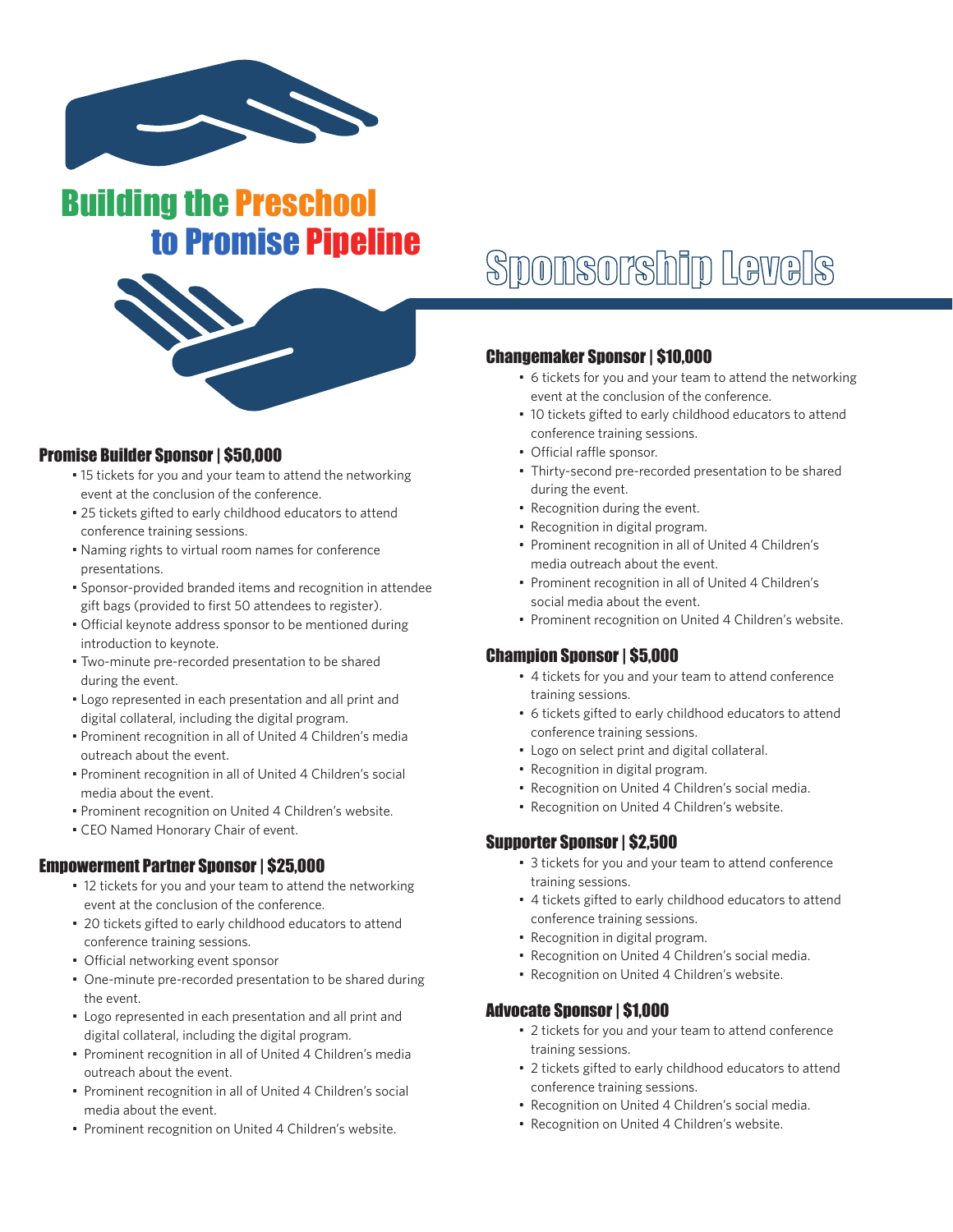| uilding the Preschool<br>to Promise Pipeline                                           |                                                                                                     |
|----------------------------------------------------------------------------------------|-----------------------------------------------------------------------------------------------------|
|                                                                                        | Gontirm Sponsorsh                                                                                   |
|                                                                                        | AUGUST 17-20, 2022                                                                                  |
| Promise Builder Sponsor   \$50,000<br>Ő<br>Empowerment Partner Sponsor   \$25,000<br>Ő | Champion Sponsor   \$5,000<br>$\Omega$<br>Supporter Sponsor   \$2,500<br>O                          |
| Changemaker Sponsor   \$10,000<br>O                                                    | Advocate Sponsor   \$1,000                                                                          |
|                                                                                        |                                                                                                     |
|                                                                                        |                                                                                                     |
|                                                                                        |                                                                                                     |
|                                                                                        |                                                                                                     |
|                                                                                        |                                                                                                     |
|                                                                                        | CVC ___________________ Exp. Date ____________________ Zip Code ___________________________________ |
|                                                                                        |                                                                                                     |

#### Payment Options:

- O Check: Mail with completed form above
- O Credit Card (over phone): Call Gina Dattilo at 314-531-1412 ext. 168
- O Credit Card (online): Visit www.united4children.org/bppp-sponsor
- O Credit Card (mailed): Complete the form above and mail in with your signature

Please sign to confirm your sponsorship:

Mail completed forms to Gina Dattilo at United 4 Children 1310 Papin St., Ste 100B, St. Louis, MO 63103. Questions? Email Gina Dattilo at dattilog@united4children.org.